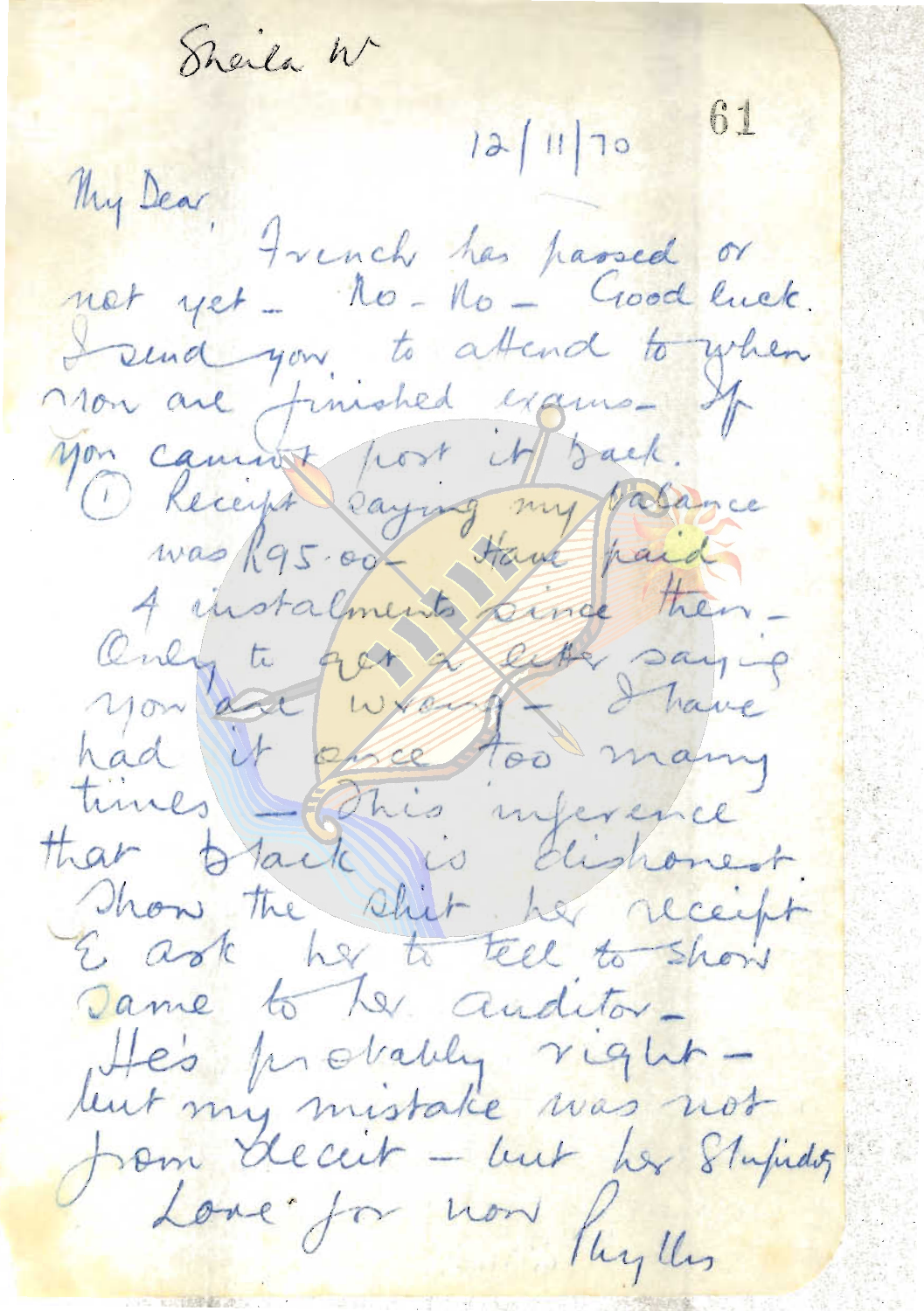81 Des las Stila, Dank you for you lines Card, Duck (dead) E lovely pudding & the K5.00 E you love most of all. taking you hand a lood trip & return referred for cape with forme Effonse. the you p Come Ruplin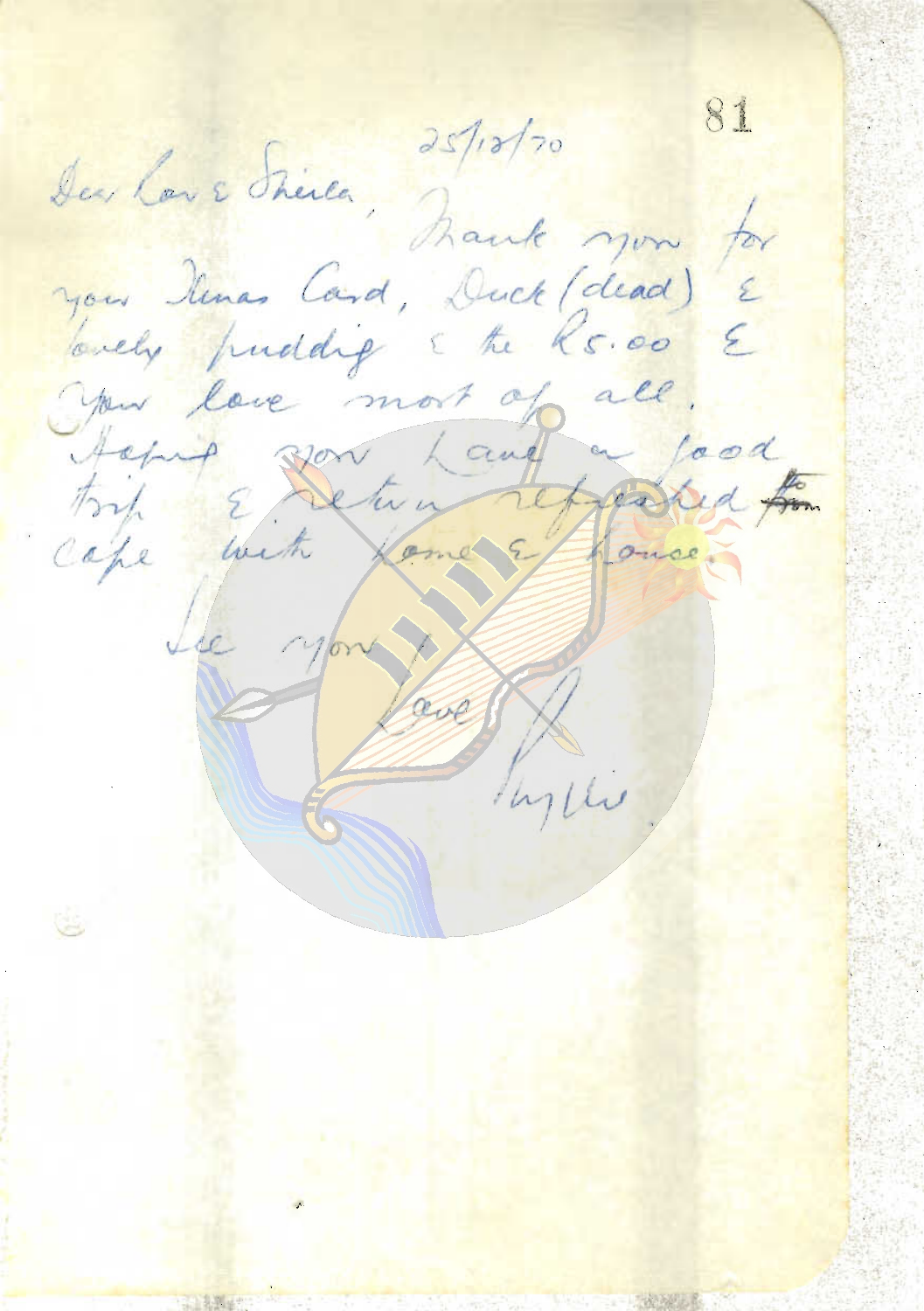29  $15/9/71.$ Dear Kannie, E Sheila Nassie tells me Louve you Kroiso. This is undeed a new light on something that is unknown to me. Wit sears any reference to the loan dresses The bought then for herself Hewene to put paid to this reep the Salance due prom to Cambrie (50. + les deux forces du metalle The I myself at Vernlan a few weeks back viz you dire. financial prosittion that nade timpossible. Hewever se that as it may dont want the money - so lets forget it. any thing you might have to say pertaining the above or any other matte hat concerns me - should be said to ME - not my child. Id, be, much abliged to both of you. Phyllis.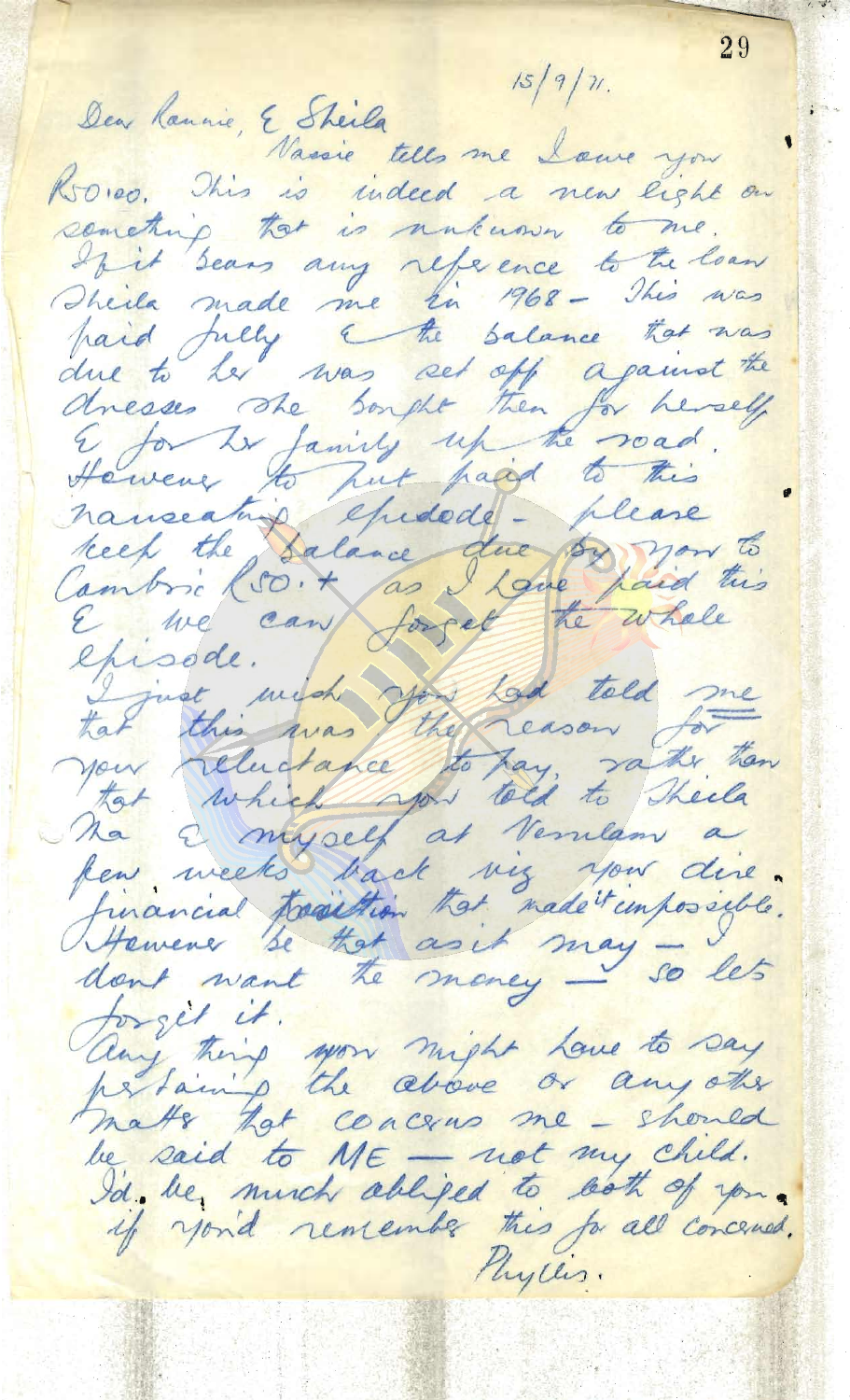FRIDAY  $1$ pm LUNCH TIME-<br> $\&$  th September, 1972,1972.

人名兰

• <

My dear Sheila,

Your letter of Monday  $-$  holiday why the hell did you work, arrived in the midst of consultation with client. I read it despite. Thank you for the R20,00.

Your impassioned plea leaves me speechless. I get<br>the distinct impression that everybody seems to think that I have selfishly and deliberately following my personal needs. If such can adequately describe the situation. I have had letters from erstwhile friends who complain bitterly of my selfishness.

What nobody seems to appreciate is that my disclosure of Basil was not intended to break up the marriage. That in fact I was prepared to live together and this by agreement with MD. What followed was an absolute fiasco - From which I had to run.

Now what has happened is that I am now faced with a side of MD I did not know before. It is an absolutely terrify-<br>ing experience.

MD says he is prostrate on his knees for my return-so much crap. He hates my guts. This is his modus operandi return-so much crap. He hates my guts. This is his modus operandi<br>Despite his injured feelings he is prepared to forgive me, provided I submit my person, my mind and my pusse to him very very completely.

He tells people that my politics were a front That in fact I embezzled funds. I used his good name in politics and sought assistance for my own pocket. Precious reconciliation.

I wish I could say otherwise. But I want no part of him. His dishonesty is complete. Congress has always tarred him with the things he tars me with. MP. Billy etc will bear witness to this. You will never know what a scits I feel towards him. Here was someone I thought I loved, today I hate him. I cannot bear the sight of his stupid face. I will gladly kick him. Oh Sheila all these useless and destroying emotions. But he has said he would destroy me and he has done. He wants me back for I should be a deoent wage earner in *11* months time. He can then continue his politioal activity while I bring home the bread.

His family are looking for a ' girl '. If she has the money so much the better. For them I shall be free sooner. My darling, yes you are so right. I have no friends, life is one unspeakable agony. I have to walk the streets with my head bent in shame. The Indian community is such a sanctimonous gang that I am not sure that I shall be able to practise here. The that I am not sure that I shall be able to practise here. The ANC has threatened me with extinction if I dont return to MD forthwith.The phone rings and I am called a bitch and promised death in an hour. Beautiful.

2pm Mr Mehta bless him has been disoussing Munniok while I have been at this. So if this is a lot of crap ignore it

Sheila I mean this -Thank you for everything. Dont worry I shall survive. I probably take a job as a housekeeper and disappear. Leave my children so that they are not made footballs. I cannot bear the hurt to them.